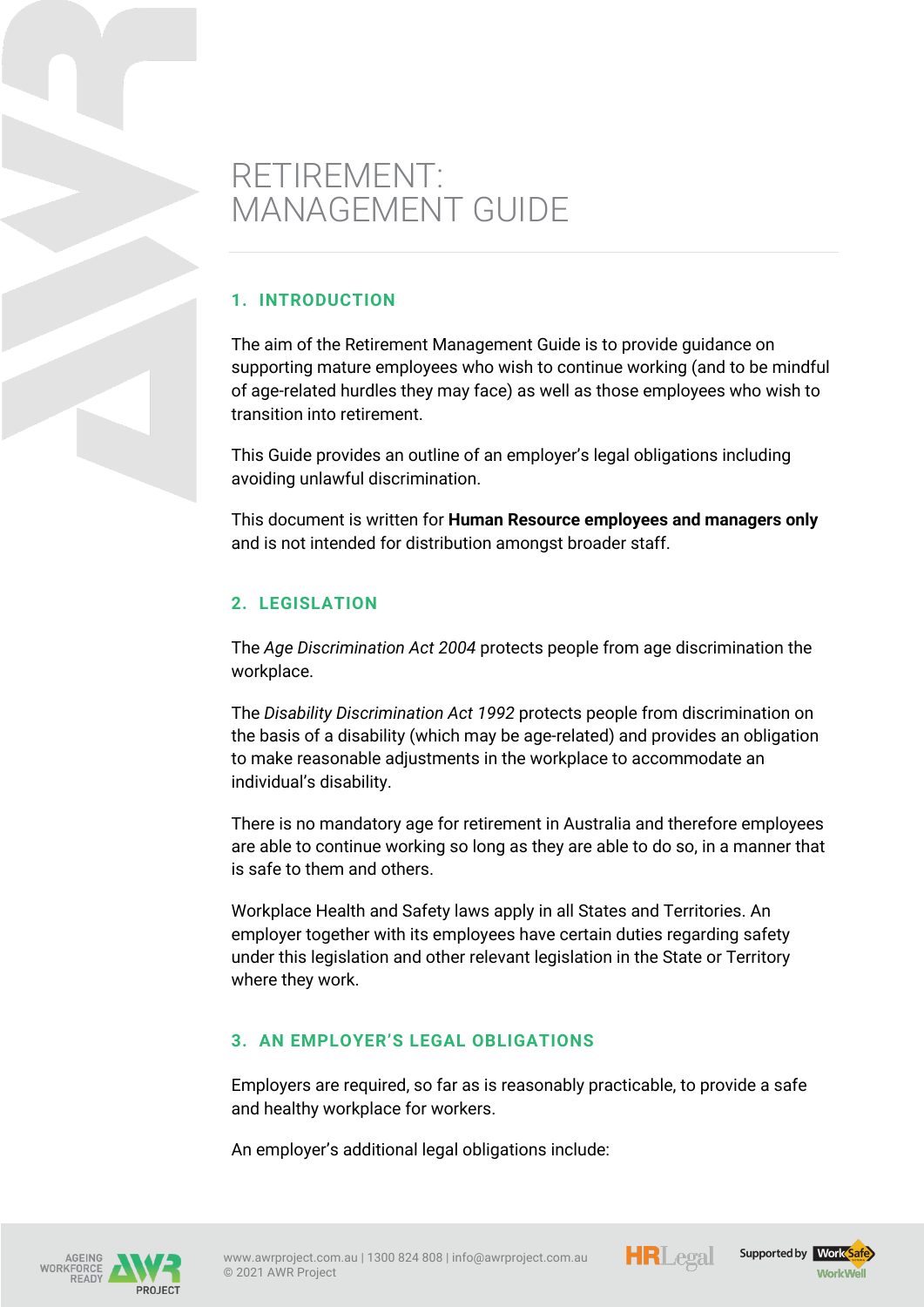- Considering requests for flexible work arrangements made by employees aged 55 and over in accordance with the National Employment Standards and any applicable enterprise agreement/modern award;
- Considering whether reasonable adjustments may be necessary in the workplace for employees with a disability (physical or psychological); and
- Ensuring that employees can perform their work safely.

The risks in not managing workplace health and safety are not just breach of a legislation but may also result in workers' compensation claims, general protections or unlawful discrimination claims.

It is not against the law to dismiss someone if they unable to perform the inherent requirements of the job because of a disability (which may be related to age). However, employers need to be mindful of their legal obligation to make reasonable adjustments in the workplace to accommodate older employees and avoid any discriminatory action.

# **4. LEGAL RISKS – AGE DISCRIMINATION**

Stereotypes about older workers can influence the decisions that employers make in during the life cycle of an employee, including recruitment, promotion, training, retirement and redundancy.

Organisations that take steps to address age discrimination can help attract, motivate and retain good staff. It also enhances reputation as an employer of choice.

Age discrimination happens when someone is treated unfairly or denied an opportunity because of their age. Additionally, age discrimination can arise when an employer imposes an unreasonable requirement, condition or practice which an older worker cannot comply with, where younger workers can comply.

For example, it could be age discrimination when making choices around redundancy, or forcing someone to retire, because of his or her age, or harassing or bullying a person because of his or her age.

# **5. REQUESTS FOR FLEXIBLE WORK ARRANGEMENTS**

Under the *Fair Work Act 2009*, an employee who is 55 or older can request a Flexible Work Arrangement. This may include an employee requesting:

• A reduction to working hours or days;







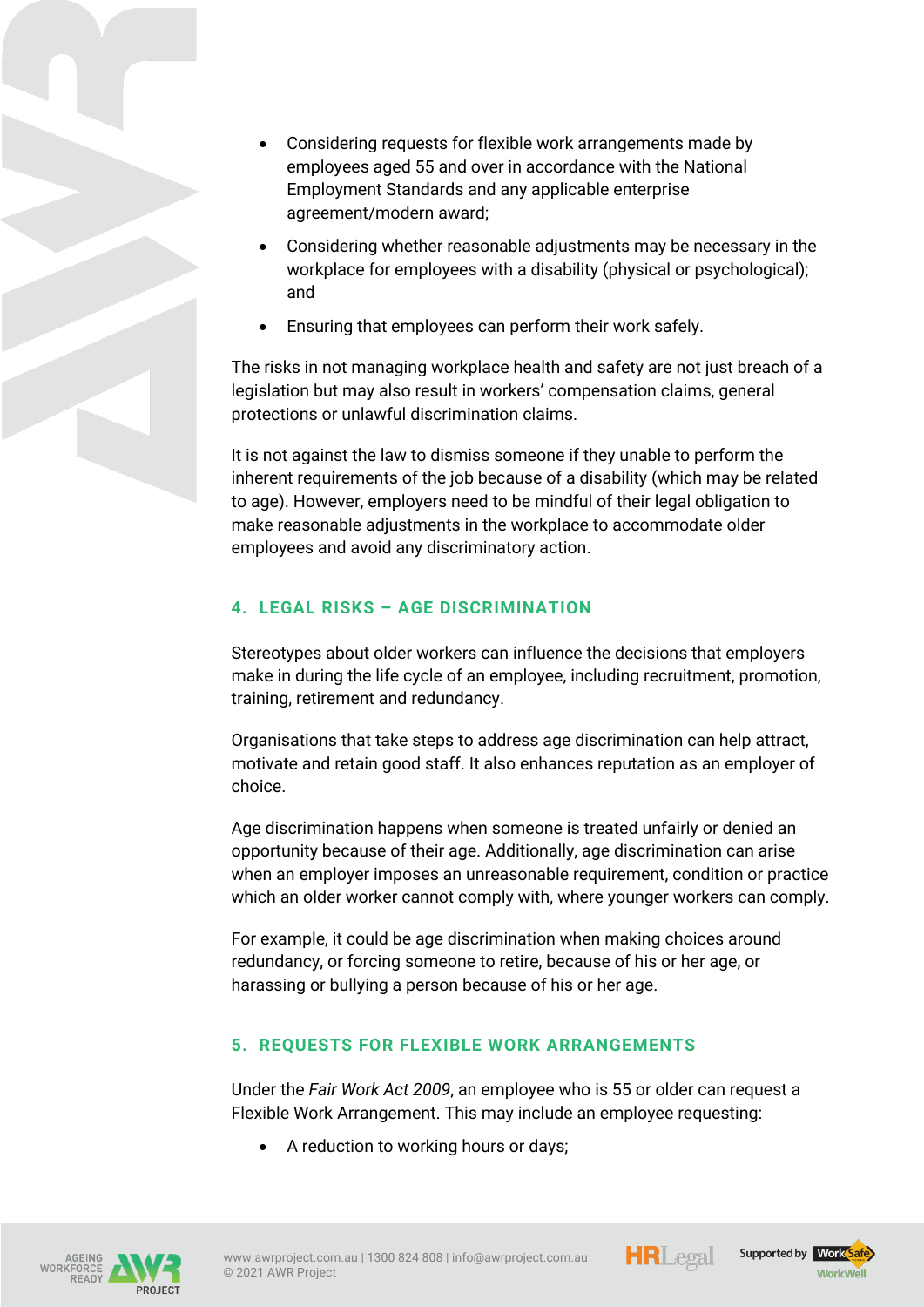- Applying to work on a part-time or job-sharing basis;
- Applying for a change of responsibilities or duties, such as mentoring or training staff; or
- Training opportunities such as upskilling or reskilling.

Employees may also wish to access accrued annual leave and/or long service leave such as utilising leave on a regular and systematic basis (e.g. one or two days per week of leave) or applying for extended leave periods (one month or more).

For further information about requests for Flexible Work Arrangements, please see the Flexible Work Policy and the Flexible Work Management Guide.

## **6. REASONABLE ADJUSTMENTS**

If an employee has a disability, there is a positive legal obligation on employers to make reasonable adjustments to enable the employee to fulfil the inherent requirements of their role.

An employer is legally obliged to make reasonable adjustments to allow a person with a disability to perform the role safely unless such an adjustment would result in 'unjustifiable hardship' to the employer.

For further information on reasonable adjustments, see the Fitness for Work Policy and the Fitness for Work Management Guide.

# **7. PHASED RETIREMENT**

Phased retirement is a staged plan or agreement with the organisation towards a retirement date.

An employee who wishes to explore a phased retirement must discuss their plans with their manager.

Once the terms of a phased return have been agreed between the employee and their manager, and approved by Human Resources, the plan should be finalised in writing in accordance with the Retirement Policy.

#### **8. OTHER CONSIDERATIONS**

Employers should be mindful of actions and processes which may be of assistance to mature employees and how they can create a positive work environment for employees approaching retirement.







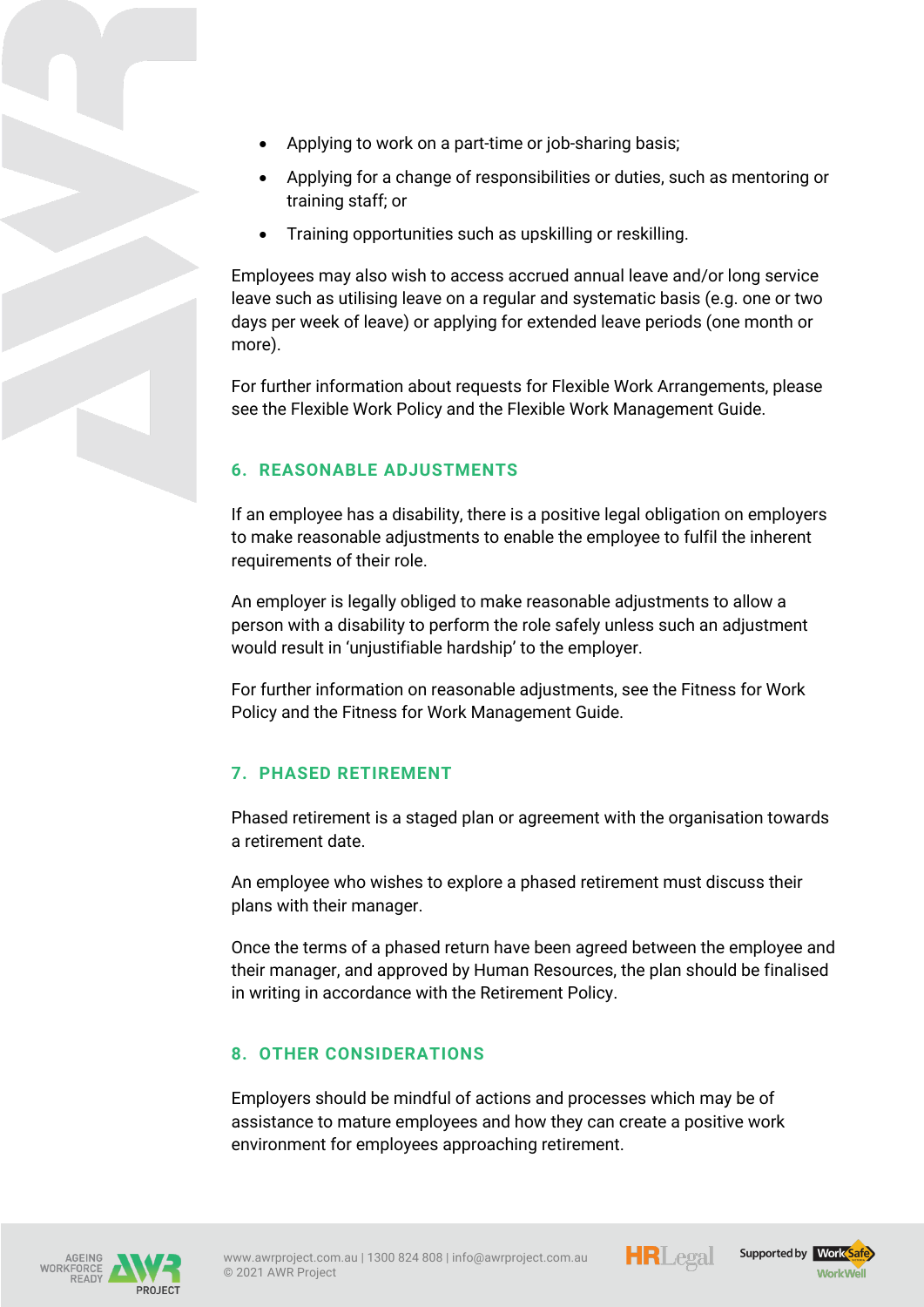#### **EXAMPLES**

The following are examples of best practices that an employer can implement.

- Training managers in Flexible Work Arrangement policies and ensuring that employees are aware of their right to request flexible work.
- Considering different types of flexible working, include part-time work, job-share, extended holidays, and allowing employees to utilise leave entitlements as they transition to retirement (e.g. one day of long service leave per week in accordance with the Long Service Leave Act 2018 (Vic) or State based long service leave applicable in the Company location, or otherwise annual leave). Ensuring rostering and workload processes are in place to cover employees who wish to work flexibly.
- Providing resources and training to managers to support performance management for older employees, career progression and retirement planning conversations.
- Making sure that the workplace, including the main building, information and IT, is accessible to more mature employees.
- Having contact point/s for employees to discuss any issues relating to discrimination and harassment, for example, by establishing Workplace Contact Officers.
- Retirement planning should include financial planning (i.e. superannuation and pension) as well as health and wellbeing support. An employer should not offer personal financial advice, but instead refer employees financial professionals to deliver independent financial training sessions about retirement options. This support may be available as part of the employer's Employee Assistance Program, or the employee's superannuation fund.
- Introducing an awards and recognition scheme available to employees, including gifts or ceremonies in recognition for long service.
- Providing health and lifestyle seminars for older employees.
- Providing for mentoring roles for older workers to coach younger employees.

Employers should recognise that discrimination and harassment between staff members is not just a personal issue but one which negatively affects the organisation's culture, productivity of staff and profitability.

It is recommended that employers identify and plan to address possible risk factors for example, where there is a staff member returning from extended leave due to illness or injury, or the presence of a large aging workforce.







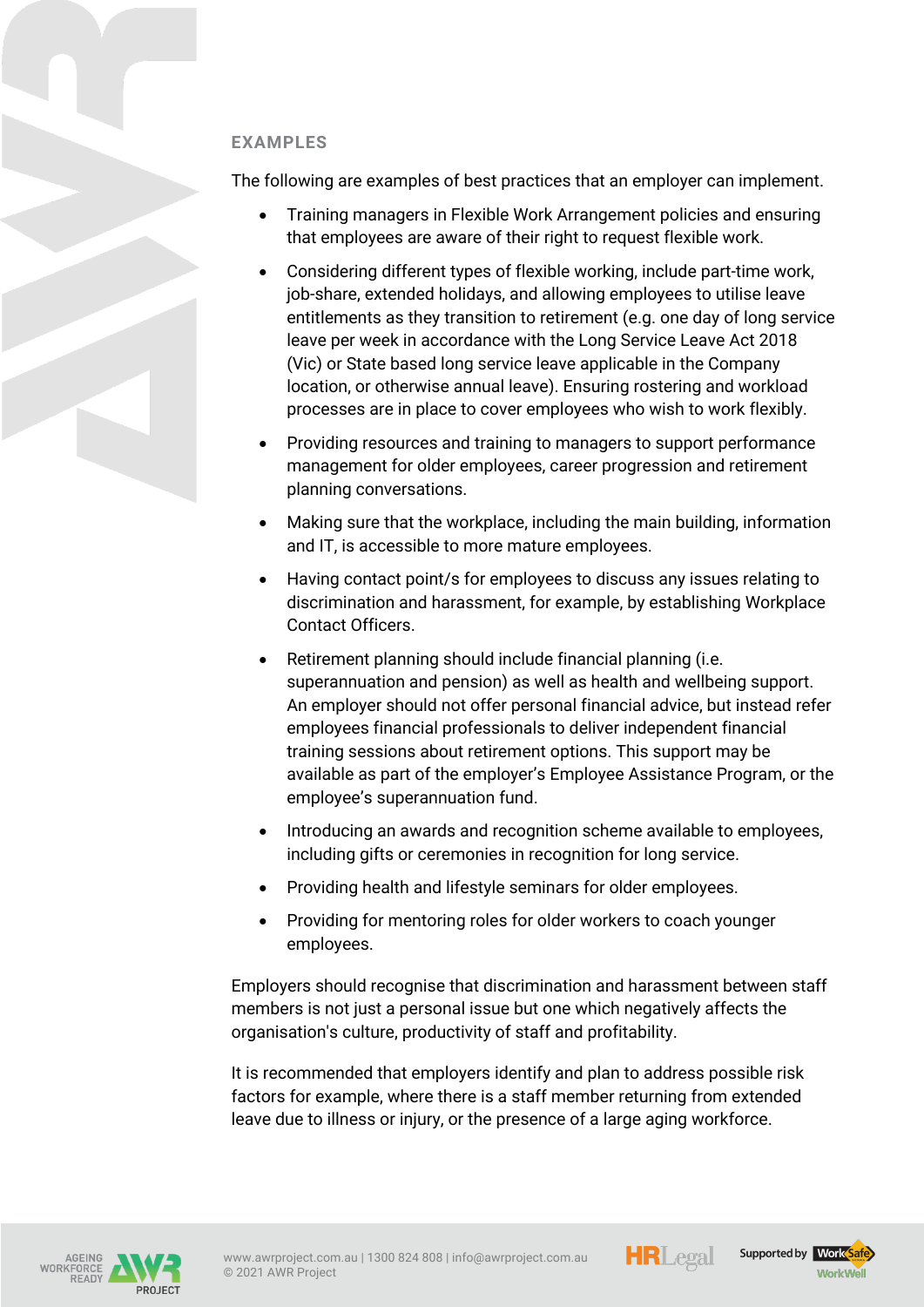It is best practice for employers to be proactive and consider how to identify potential problem areas where discrimination or harassment may arise. This could be by conducting staff surveys or exit interviews with departing employees, or by reviewing work units with high rates of absenteeism or staff turnover.

#### WELL BEING DISCUSSIONS

Managers are encouraged to initiate regular discussions with their team members about wellbeing, while being mindful not to probe too much into an employee's private health concerns, and seeking advice from Health, Safety and Wellbeing specialists where appropriate. These discussions may occur where an employee has demonstrated a change in health, engagement or performance at work.

Where a manager wishes to commence a "wellbeing discussion" with an employee approaching the age of 65 or older, the manager should be mindful not to make any discriminatory or offensive comments about their age. Instead, they should discuss the employee's intentions and options moving forward such as flexible work arrangements, taking periods of leave, etc. Open communication and regular discussions between managers and employees are encouraged so that the employee does not feel like the conversation has been deliberately instigated because of their age.

Conversations by managers should not be based on age. Instead, a culture around discussing careers should be established. This will help to normalise thinking about work/life progression and minimise concerns about discrimination from managers and employees.

**NOTE TO EMPLOYER:** *where making modifications to the policy or management guide, please seek legal advice to ensure it meets minimum legal requirements.*